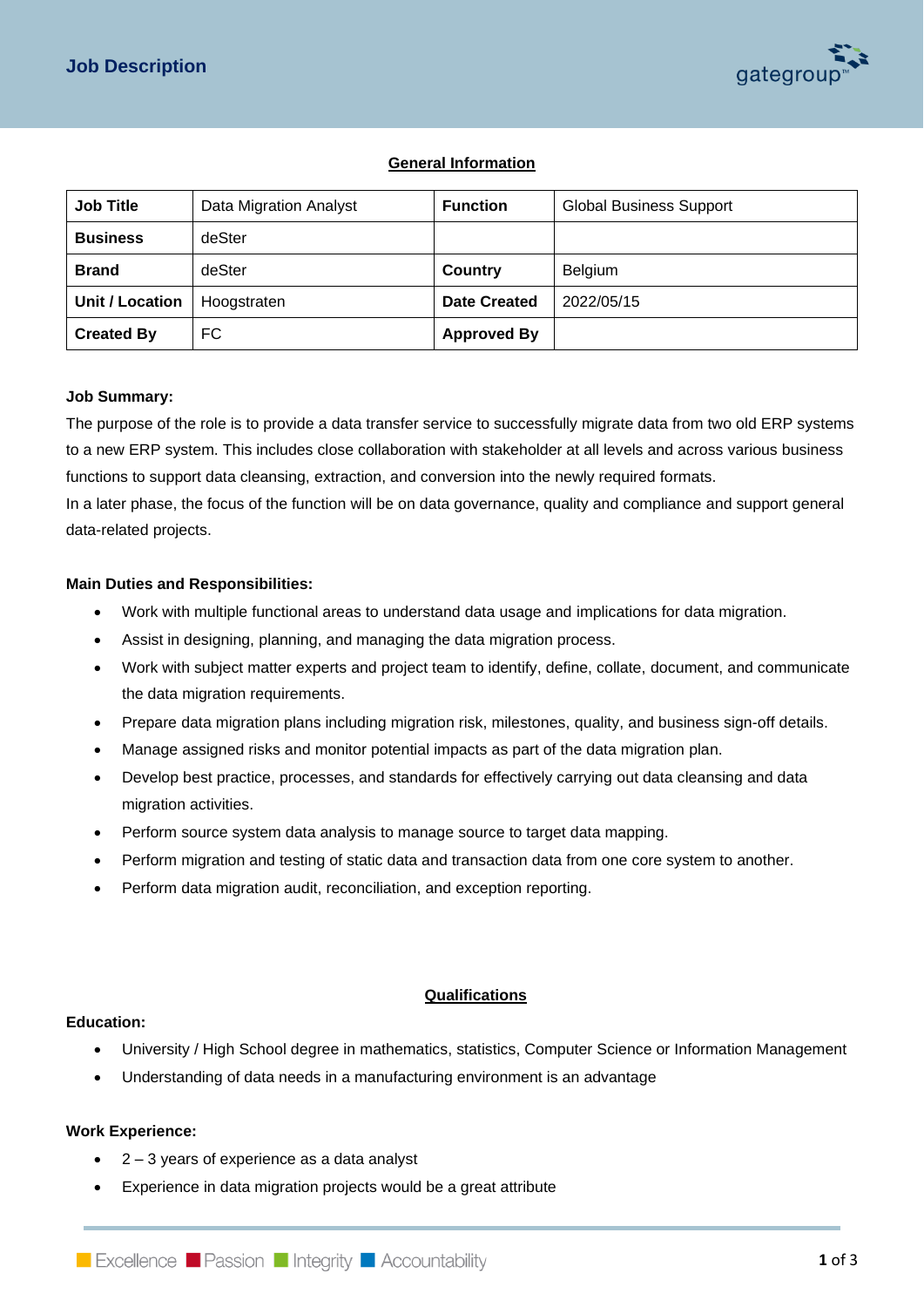

**Technical Skills:** (Certification, Licenses and Registration)

- Technical expertise regarding data models, database design development, data mining and segmentation techniques
- IT-minded with thorough knowledge of Excel (including pivots, big data analysis, import / export of data …) and PowerPoint

### **Competencies:**

- Strong analytical and problem-solving skills
- Strong communication and presentation skills
- Be able to deliver results in high pressure environment; have good time management skills (manage local and corporate deadlines)
- Critical thinking and change champion; ability to see problems, identify solutions and work with other functional groups to implement measures
- Take ownership, work both in team as independently

### **Language / Communication Skills:**

- Dutch and English are a must, both verbally and in writing
- Any other modern language is sees as a plus

## **Job Dimensions**

### **Geographic Responsibility:** Worldwide

**Type of Employment:** Full time

**Travel %:** No frequent travel requirements - occasional short trips if necessary, for specific projects

### **Internal Relationships:**

- Operations teams (Supply Chain Management, Procurement, Customer Service)
- ERP project team and subject matter experts
- deSter (extended) leadership team

### **External Relationships:**

• Consultants & project team external implementation partner

## **Organization Structure**

**Direct Line Manager (Title):** Director Business Support **Number of Direct Reports / Dotted Line Reports:** n/a **Estimated Total Size of Team:** n/a